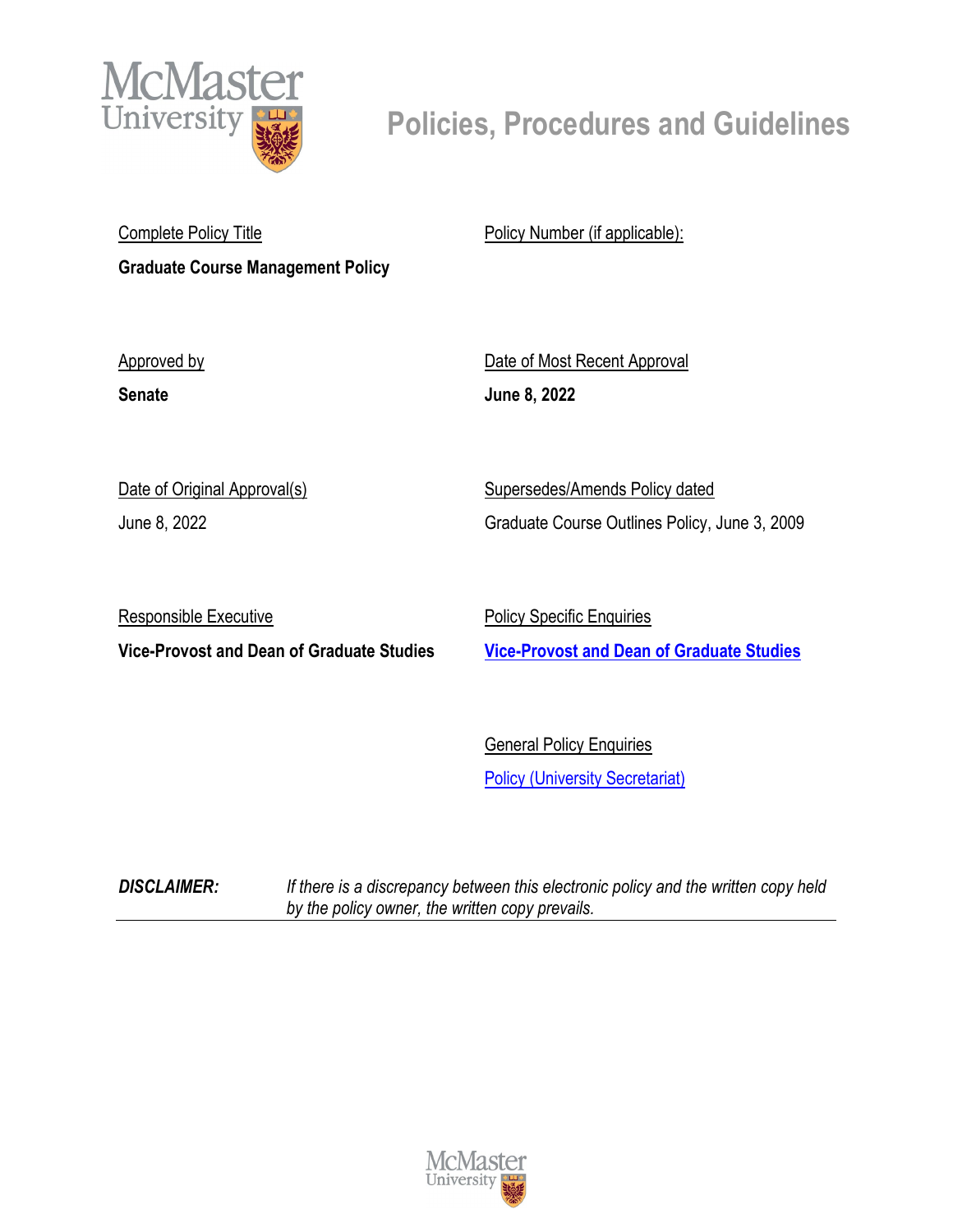# **PURPOSE**

- 1. This Policy summarizes instructor responsibilities regarding graduate courses. The University expects instructors to clearly communicate their course expectations, so students are able to plan ahead and manage their time accordingly. Additionally, graduate students should normally be assessed more than once and receive feedback early enough to make decisions about their enrollment in the course.
- 2. This policy applies to all graduate courses at the University. Academic courses are highly varied in format, delivery, objectives, and structure. No course management policy can anticipate all possible circumstances and configurations.

# **SECTION A: PROGRAM HANDBOOKS AND THE GRADUATE CALENDAR**

- 3. All departments, schools, programs at the graduate level must have an online Student/Program Handbook that contains the policies, procedures, and items outlined in Procedures Section. These handbooks should be reviewed and approved by the Faculty's graduate curriculum and policy committee.
- 4. In the event of a conflict between what is written in the program handbook and the Graduate Calendar, the Graduate Calendar prevails.

#### **SECTION B: COURSE OUTLINES**

- 5. A course outline is a document that sets the expectations for graduate students in terms of course objectives, content, format, assignments, and evaluation.
- 6. This policy outlines the minimum elements to be included in every graduate course outline. A graduate course outline must include the following:
	- a) Administrative details, such as the year and semester of the course, contact information for the instructor, instructor availability for student consultation, and any prerequisite courses;
	- b) Course objectives;
	- c) Required readings and any other required course material;
	- d) Overview of the course content and its format;
	- e) Description of all assignments (including participation), methods of evaluation, the weight given to each course component, due dates for student work, as well as penalties for late submissions;
	- f) Required prerequisite knowledge, if applicable;
	- g) Course absenteeism policy, if applicable;
	- h) The Academic Integrity Policy;
	- i) Any additional relevant statements, such as references to related policies (see section K Related Policies) or statements referring to the possible modifications of the course, or research ethics;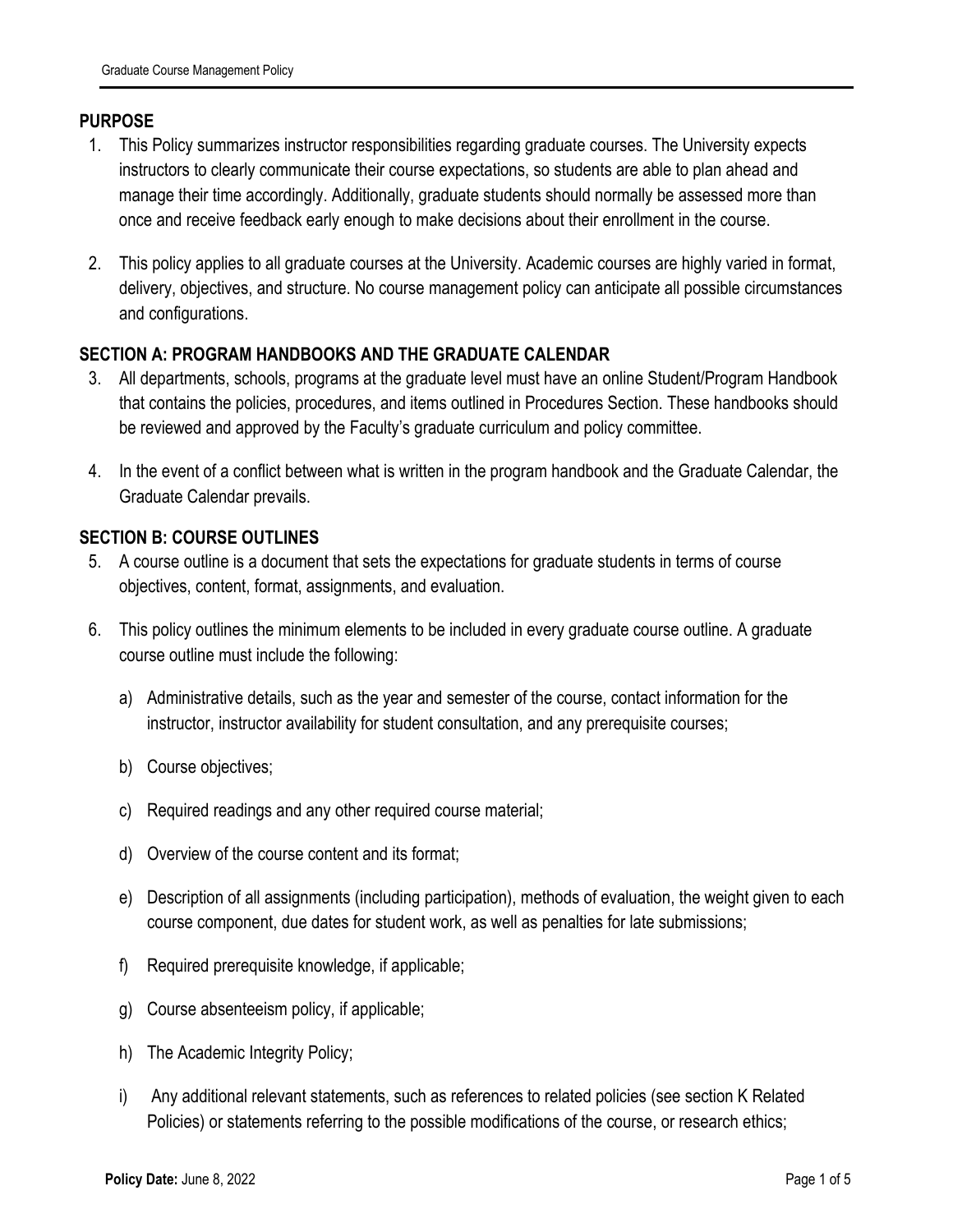- 7. The graduate course outline must be made available to the Department/Graduate Program at least one week before the start of the course, and to students either before or at the first course meeting.
- 8. It is sometimes difficult to predict accurately the content and direction the course will take, so course outlines may indicate that alterations might take place as the course progresses. Instructors who wish to revise the course outline during the term should inform students in writing as early as possible in the course but certainly before implementing the change.
- 9. Departments/Graduate programs reserve the right to change dates, deadlines, and methods and weight of assessment for courses in the case of unforeseen circumstances, such as the illness of the instructor or a labour disruption. Changes made to the course outline must be made in such a way as to maintain the course integrity while not creating undue disadvantages for students. Any changes must be communicated to the students and graduate program by as many means as possible to reach everyone involved quickly but as a minimum by email.
- 10. Many graduate students register for 'reading' or 'independent study' courses, often taken by an individual student working with an instructor. Reading or independent study courses are not exempt from the requirement to have a course outline.
- 11. It is the responsibility of the Department/Graduate Program to keep the course outline up to date; the graduate course outline should be kept on file by the Department/Graduate Program for a minimum of one year after its last use.

# **SECTION C: DUE DATE RESTRICTIONS**

- 12. Academic assessments, due dates and evaluations are described in course outlines except where other University policies apply, e.g., Student Accessibility Services (SAS) accommodations, deferred exams, etc. Restrictions are placed on academic obligations to enable students to plan their work schedules;
- 13. Due dates for all term work must be on or before the end of the term indicated in the sessional dates;
- 14. Academic obligations cannot be due during the December holiday break.

# **SECTION D: ACADEMIC ASSESSMENTS AND FEEDBACK ON STUDENT PERFORMANCE**

- 15. Each course must have at least two individual assessments per term in the evaluation scheme. Where appropriate these assessments should be of different types. Normally a single assessment should not be worth more than 50% of a student's final grade. For courses that do not lend itself to two individual assessments per term, this must be clearly stipulated in the course outline, and requires approval from Graduate Curriculum and Policy Committees.
- 16. All tests/exams, including those online, are assumed to be closed book unless stipulated otherwise in the course outline.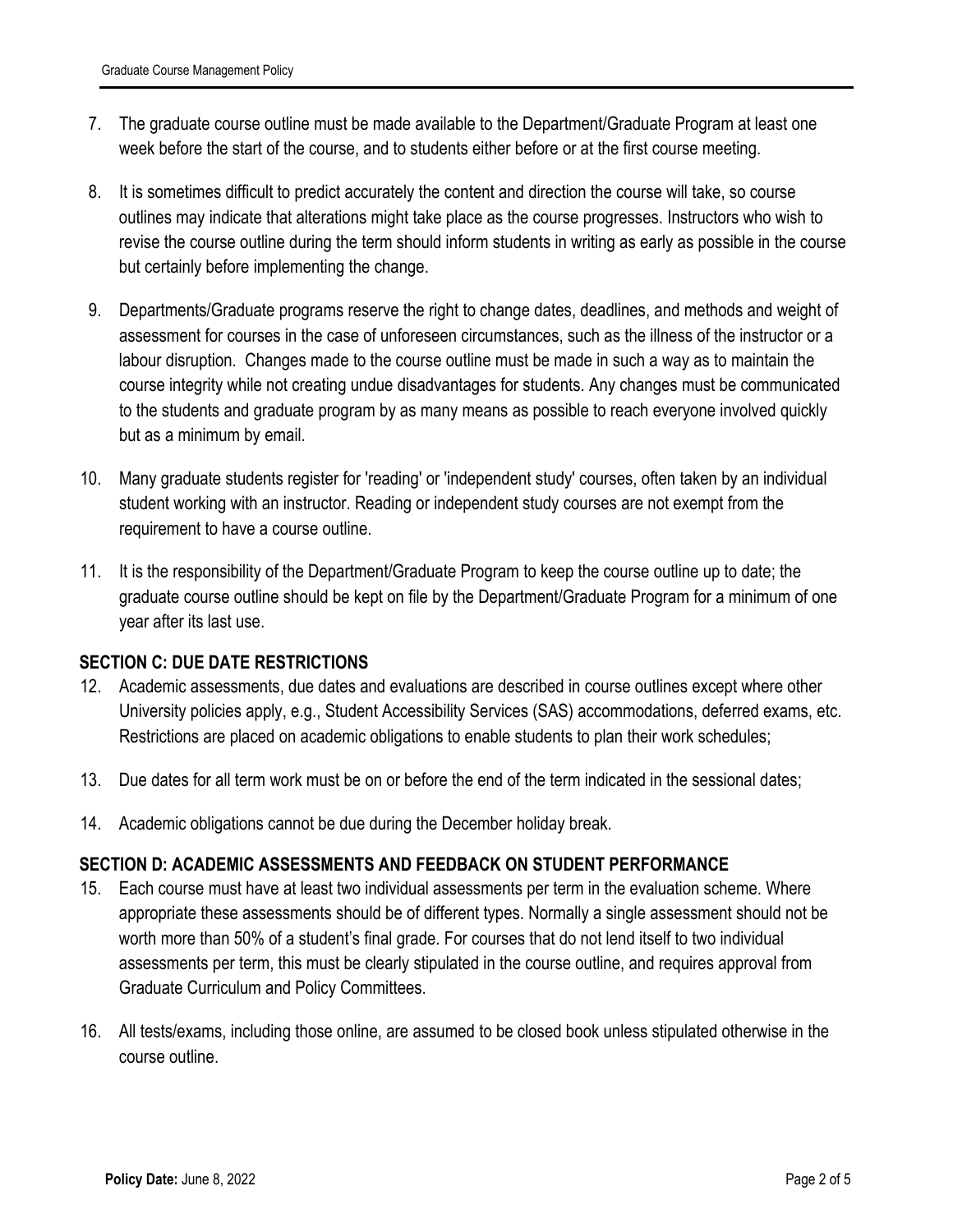- 17. Student assessment must comply with the provisions of SAS Policies for students with registered accommodations.
- 18. Establish guidelines regarding Group Work and procedures to ensure that students are afforded sufficient individual assessment. Clearly define fair, appropriate, and timely procedures for students who encounter difficulty with their working group.
- 19. Course descriptions and overall objectives must be consistent and there should be comparable assignment structures and grading schemes in all sections of the same course.
- 20. Determine what policies, if any, are appropriate regarding the use of class attendance and in class participation (in person or remote) as a basis for grades. If attendance and participation grades are permitted, a rubric must be established and included in the course outline.

# **SECTION E: MCMASTER UNIVERSITY GRADING SCALE**

#### **Graduate Student Grading Scale (except for MBA and Master of Finance):**

| Grade     | <b>Points</b> | <b>Equivalent Percentages</b> | Pass/Fail |
|-----------|---------------|-------------------------------|-----------|
| A+        | 12            | 90-100                        | $P+$      |
| A         | 11            | 85-89                         | P         |
| А-        | 10            | 80-84                         |           |
| B+        | 9             | 77-79                         |           |
| B         | 8             | 73-76                         |           |
| <b>B-</b> |               | 70-72                         |           |
| ⊏         | 0             | 69 and under<br>F             |           |

#### **MBA and Master of Finance Grading Scale:**

| Grade | <b>Points</b>   | <b>Equivalent Percentages</b> | Pass/Fail |
|-------|-----------------|-------------------------------|-----------|
| A+    | 12              | 90-100                        | $P+$      |
| A     | 11              | 85-89                         | P         |
| A-    | 10 <sup>°</sup> | 80-84                         |           |
| B+    | 9               | 75-79                         |           |
| B     | 8               | 70-74                         |           |
| B-    |                 | 60-69                         |           |
| Е     |                 | 59 and under                  | F         |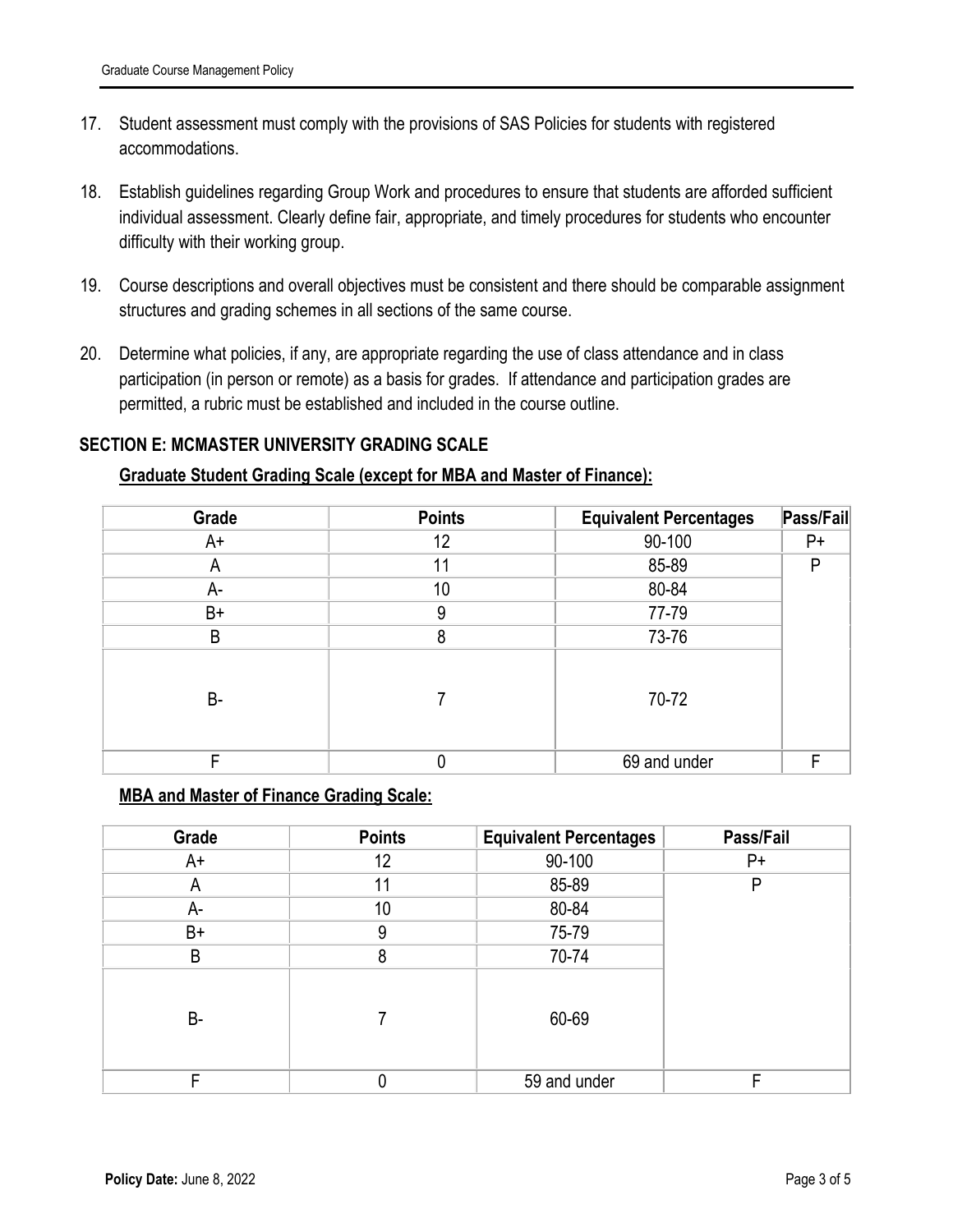## **SECTION F: RETURNING MARKED WORK AND POSTING OF GRADES**

- 21. Course outlines must inform students of the method to be used for advising them of their grades.
- 22. Where graded work is returned to students, this must be done in a confidential manner (done in compliance with FIPPA), as determined by the department/ school/ program.
- 23. Timely (normally 15 days) and constructive feedback in response to student work must be provided.
- 24. As there may be other considerations in the releasing of final grades, only the School of Graduate Studies may release official course grades.

## **SECTION G: RETENTION OF EXAMINATION PAPERS AND OTHER GRADED MATERIAL**

- 25. Department Chairs (or Director/Assistant Dean of Program) are responsible for ensuring that all graded materials not meant to be returned to students, and the instructor's record of how the final grades in a course were determined, are:
	- a) retained for at least one year after last use; and
	- b) remain accessible to the Department Chair/Program Director for that period.

This applies to all instructors. Sessional lecturers and those retiring or otherwise leaving the service of the University must notify their immediate supervisor of the on-campus storage location of the material.

#### **SECTION H AUTHENTICITY/PLAGIARISM DETECTION**

- 26. McMaster University approves the use of software to check the authenticity of academic work for the following reasons:
	- a) Prevention if students know their academic work is being checked for plagiarism, they will use proper citation methods;
	- b) Protection of honest students and their work; and
	- c) Detection with the type of technology in common use today, it is necessary to use a detection tool which checks academic work against the internet, scholarly publications and previously submitted assignments to McMaster and other institutions.
- 27. If plagiarism checking software is used, the instructor should indicate this in the course outline.

# **SECTION I: CONFLICT OF INTEREST GUIDELINES**

28. Faculty members and University officers normally shall not take part in any proceedings at any level which affect the academic standing of an immediate family member (spouse, common-law partner, parent, in-law, sibling, child or step-child). Such proceedings include admission, scholarships, financial assistance and reviewing.